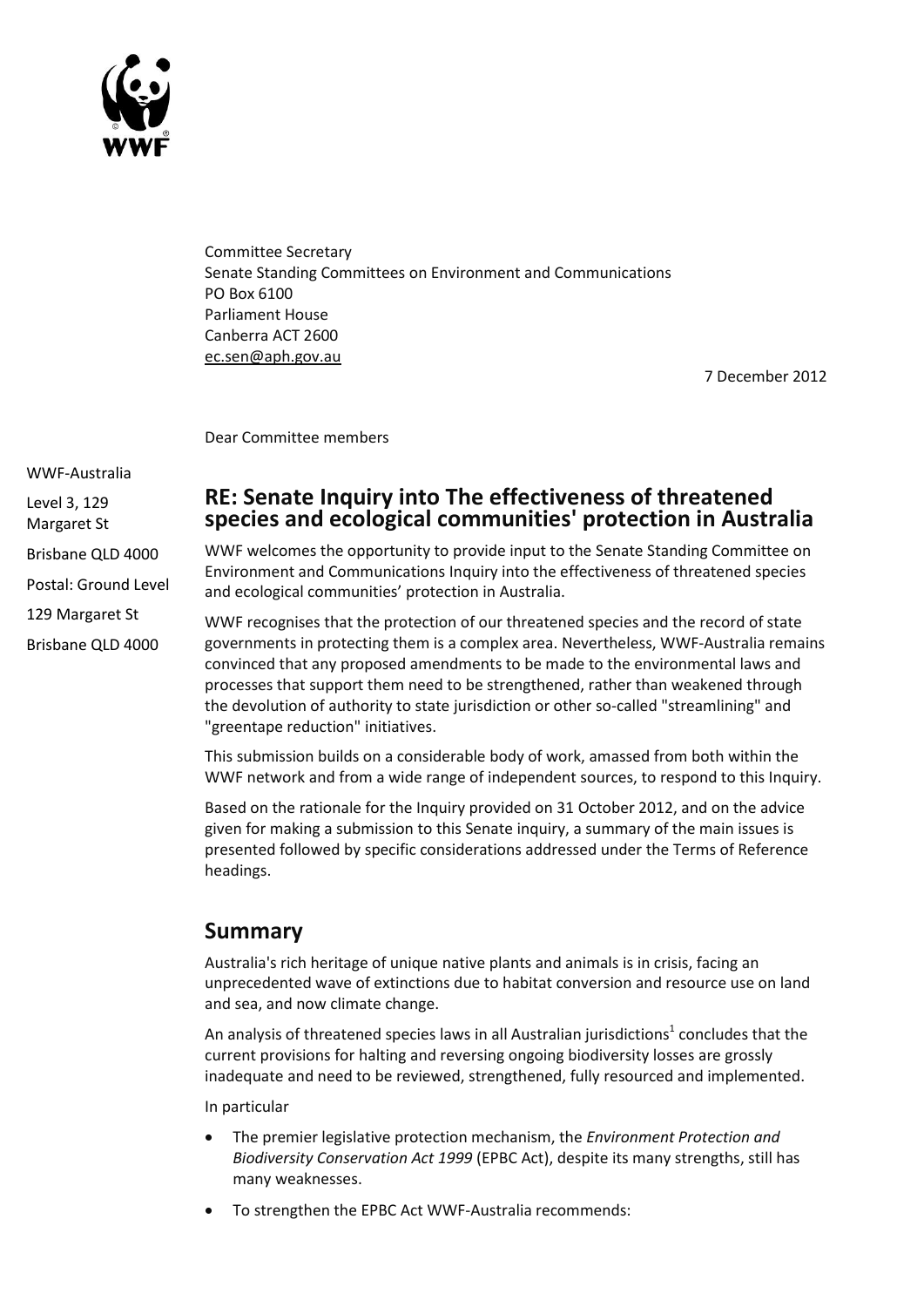- o Removal of current provisions for delegation of approval power to states
- o Mandatory development of bioregional plans cooperatively with state and local governments to regulate all threatening processes and their drivers with a significant impact on protected matters, in a comprehensive way. This would also define absolute no-go areas for development and resource use within a bioregion.
- o Making the listing of critical habitats mandatory, rather than discretionary as they are now, and treat impacts to critical habitats as if they were an impact to the species itself

#### In addition

- The overall funding via Caring for Our Country and Biodiversity Funds is grossly inadequate to the task of recovering protected matters to the point they can be delisted. The quantum needs to be increased significantly to meet the need.
- The funding that is available is not well focussed on recovering national protected matters nor on the most effective means of doing so in a lasting way by bringing critical habitats into protected areas. Government investment needs to focus on these priorities and more generally on putting in place permanent arrangements that guarantee abatement of threats and recovery of species, rather than the current emphasis on short term abatement of threats.
- In particular the recent decision of the federal environment department to axe it's greatest conservation success story, the national reserve system program must be reconsidered, and funding reinstated and increased to a level adequate to meet Australia's international commitments.

## **Introduction**

Australia is one of seventeen countries described as being 'megadiverse'. This group of countries has less than 10% of the global surface, but support more than 70% of the biological diversity on earth. $2$  Australia has the worst rate of modern extinctions of mammals of any country in the world.<sup>3</sup> Most recently, we lost the Christmas Island Pipistrelle.

Mammal and bird decline is continuing even in remote northern Australia, and mass extinctions are expected unless Australia invests in lasting arrangements for threat elimination and species recovery at a landscape scale. $4$ 

A national Mammal Action Plan currently in preparation is expected to reveal an even faster rate of decline in terrestrial mammals than birds (A.A. Burbidge pers. comm). Paramount among the causes of the ongoing mammal and bird loss are exotic feral animals, particularly the red fox and feral domestic cat.

To date, no species listed under the Commonwealth's *Environment Protection and Biodiversity Conservation Act 1999* (EPBC Act) has been downlisted as a result of genuine population recovery.<sup>5</sup>

Australia is a developed and relatively wealthy country with professional parks and wildlife agencies in every jurisdiction, and an international reputation for good conservation science. With such advantages, there is little excuse for our failure to halt declines in species and ecosystems.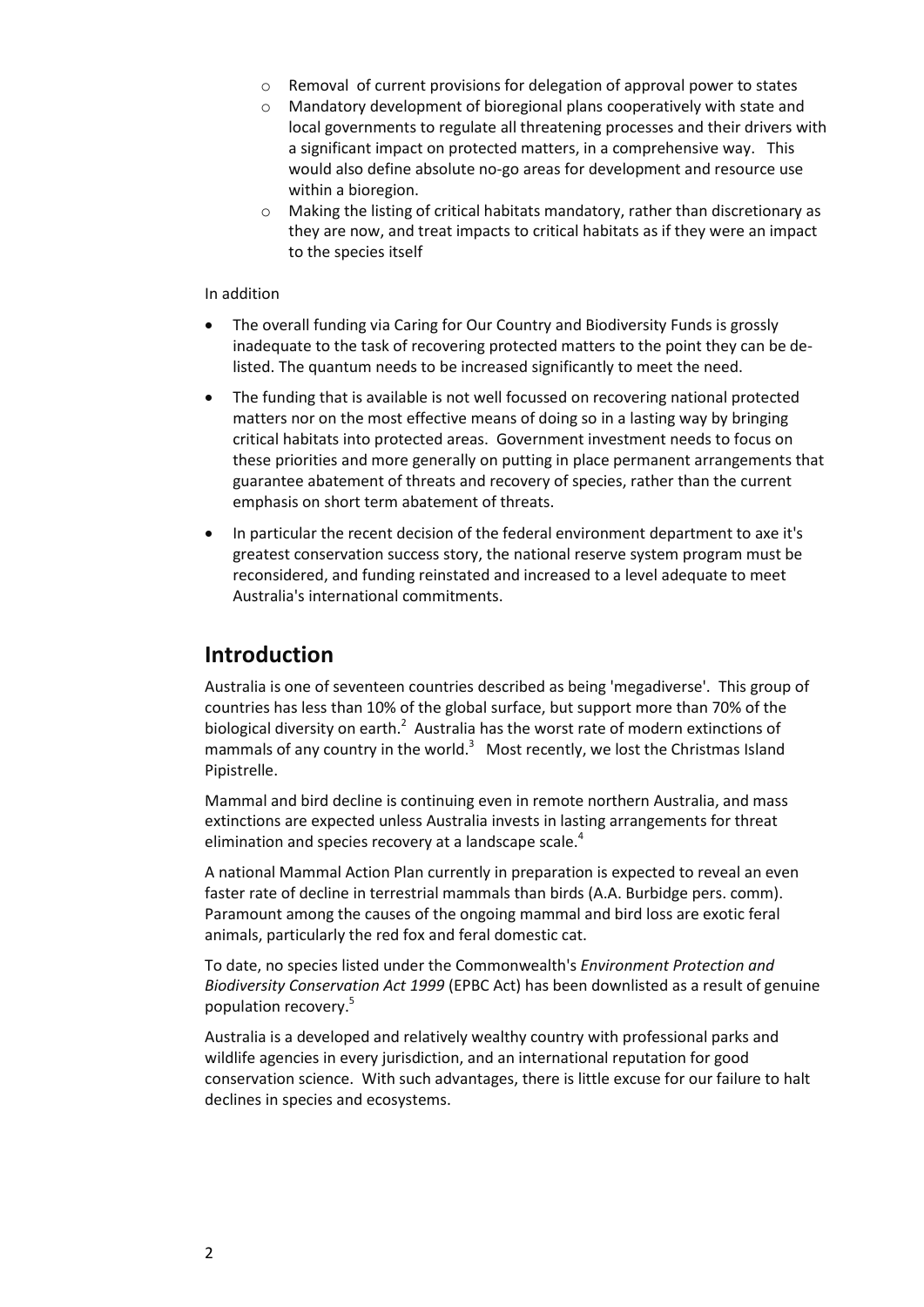# **Terms of Reference**

## *(a) management of key threats to listed species and ecological communities*

Threatened species can never be considered recovered until threats are removed to the extent that populations can be considered viable for the indefinite future.

Many species appear to be conservation dependent, that is, their populations might appear to be at healthy levels, but only as a result of ongoing threat abatement activities that if removed, would again throw the population into decline. Hence there is the need for removal of threats not just temporary suppression.<sup>6</sup>

By far the most effective threat abatement has been the introduction of land clearing or vegetation management legislation in the states and territories.

This has had a dramatic impact on deforestation and habitat loss and consequent greenhouse gas emissions (Fig 1), although clearing continues under various exemptions, especially the re-clearing of unprotected regrowing forests and woodlands.



**Figure 1. Forest area cleared or recleared according to the National Greenhouse Gas Inventory activity tables for land use change.<sup>7</sup>**

This has been most important for Queensland, where a ban on broadscale land clearing took effect in 2006.

The effect of direct habitat destruction on wildlife is predictably catastrophic, and is the main reason for terrestrial species becoming endangered.<sup>8</sup>

### **Off-site and exported impacts of land uses**

However, the effects of land use on wildlife go beyond the immediate footprint of habitat destroyed by land clearing or equivalent processes in the ocean such as the removal or destruction of seagrass habitat by dredging and/or dredge spoil disposal by:

- fragmenting habitats, preventing natural levels of dispersal and exchange,
- increasing edge effects on the patches that remain, like drying out, fire and pest incursions
- accelerating degradation of freshwater and near shore marine areas through soil erosion, water pollution and altered hydrology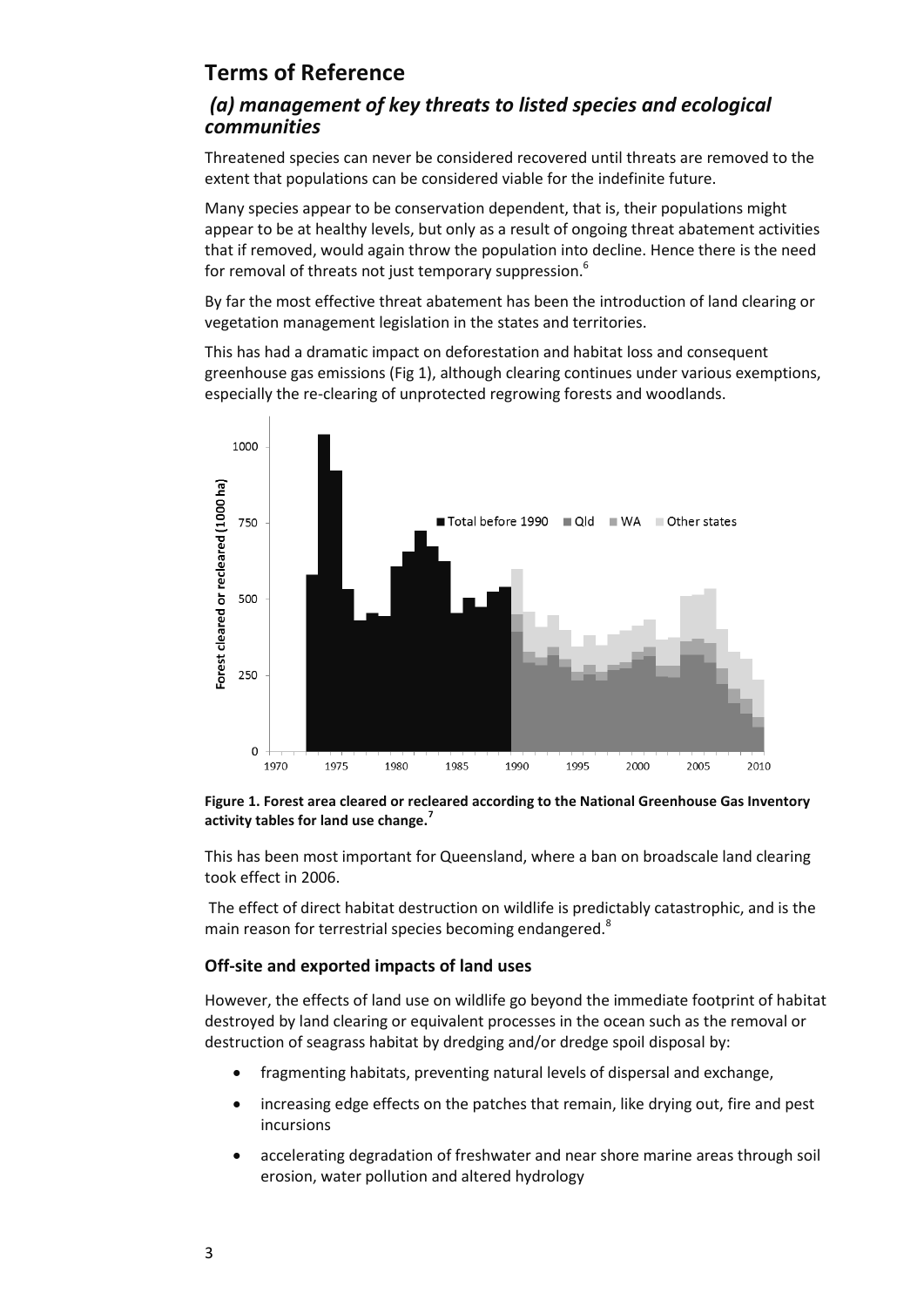shortening and transforming food chains at a landscape/seascape scale through direct reductions of top or apex predators such as dingoes and sharks

#### **Pervasive threats worse under climate change**

The most intractable threats are pervasive, degrading habitat even on protected areas where habitat is otherwise protected against deliberate loss or degradation due to land use.

Pervasive threats include pollution (for example agriculture derived pollution harming the Great Barrier Reef), altered hydrology at a catchment scale, weeds, exotic animal pests and changed fire regimes.

All these threats are likely to be exacerbated by climate change making the job of maintaining habitat quality even inside protected areas much more challenging.<sup>9</sup>

#### **More attention to ultimate threat drivers needed**

The current approach of listing key threatening processes (KTPs) and development of threat abatement plans should be made comprehensive and mandatory.

More attention should be paid to ultimate drivers of KTPs, rather than proximate processes themselves.

For example, the chief driver of land clearing, grazing impacts and soil loss is livestock production. 10

Importantly, research evidence and the documented outcomes on leading producers properties, suggests that all these impacts of livestock production can be avoided or minimised by adopting improved practices to conserve high conservation areas, to conserve ground layer communities and soils by grazing conservatively and resting paddocks, by controlling water availability and by appropriate wildlife damage control. A process to drive widespread and enduring uptake of such improved practices would have enormous benefits for threatened species recovery in Australia and should be a major focus of Commonwealth and State government action, whether or not it is implemented via the EPBC Act.<sup>11</sup>

Threat abatement should also focus on threat elimination at the appropriate bioregional scale, rather than temporary suppression at a limited scale.

Abatement of threats at a bioregional scale would greatly benefit from spatially explicit mapping. 12

#### **Shift emphasis to self-sustaining, biological threat reduction**

For exotic weeds and animal pests the only enduring solution in ecological time is the introduction of biological controls that are self-sustaining and require minimal ongoing human intervention.

Conservation investment is best directed at selecting and releasing effective biocontrol agents such as calicivirus in rabbits, or the salvinia weevil, rather than never-ending and expensive spraying, shooting, baiting and other direct control measures.

For feral cats, foxes, goats and pigs, abatement is based on continued high cost baiting programs that also affect native animals.

Evidence suggest that ceasing the current landscape-scale suppression of dingoes and other wild dogs might help to provide a more enduring biological form of regulation of these feral vertebrate pests.<sup>13</sup> Importantly, cost-effective alternatives to mass killing of dingoes exist for livestock protection.<sup>14</sup>

Loss of top predators and "trophic downscaling" is perhaps the most profound impact of humans on the earth's ecosystems.<sup>15</sup>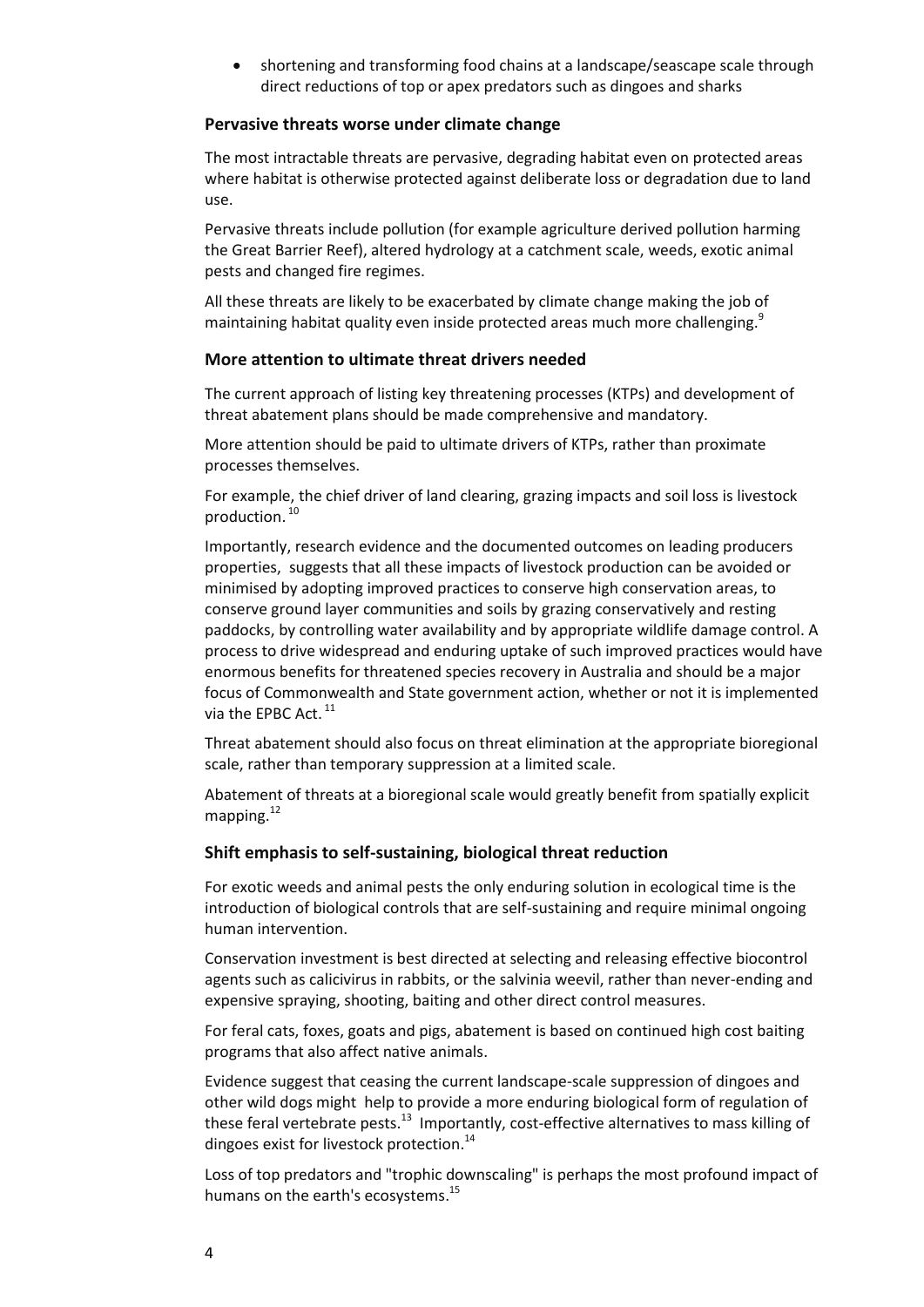## *(b) development and implementation of recovery plans*

Recent research shows no correlation of actual measured recovery or stabilisation of threatened species with recovery effort or recovery plans in Australia.<sup>16</sup>

However, US research shows a different result, with single species recovery plans (but not multi-species plans) linked to measured recovery.<sup>17</sup>

This does not suggest that recovery plans are a waste of time, but rather, that in Australia they are not being designed or funded to achieve genuine recovery. The EPBC Act requires that recovery plans be developed and adopted for listed species, but has no requirement regarding implementation and evaluation of implementation of recovery plans.

Recovery plans must:

- have clear, scientifically-credible population-based criteria for what constitutes recovery for a given species
- define recovery as the achievement of self-sustaining population and range sizes, and elimination of threats to a level that the threatened entity can be delisted
- have a mandatory requirement to specify and map critical habitats, that is the habitat required for the species to be able to recover (see (c) below)
- include realistic investment levels required to bring threatened species critical habitats into the protected area system ("national reserve system"). Incredibly, few recovery plans even mention protected areas
- have built in guarantees and assurances of implementation and evaluation of effectiveness.

Few plans meet these standards. Legislation should be tightened to set and ensure compliance with standards.

## *(c) management of critical habitat across all land tenures*

A key concern is whether critical habitats are adequately protected under the EPBC Act.

Recovery plans are required to identify critical habitats but few provide explicit maps.

The EPBC Act provides for a register of critical habitats, but this is discretionary, a serious deficiency in the Act. Under the US Endangered Species legislation, critical habitat designation and protection is obligatory. Research shows that designation of critical habitats under the US law has a significant additional benefit for species recovery over and above listing itself and recovery plans.<sup>18</sup>

The EPBC Act should adopt a rigorous definition of critical habitat tied to recovery. Under the US model, critical habitat includes habitat occupied but also habitat suitable and not yet re-occupied by the species, and that will be needed for the species to be able to expand to the point it can be considered recovered and so delisted.

Even for critical habitats inside protected areas, the permanence, security and audit arrangements to ensure management effectiveness are more important issues than tenure.

Private land protected areas under covenants are of highly variable security at present because state laws under which covenants are made may allow such areas to be mined, logged and grazed, inconsistent with IUCN protected area guidelines.<sup>19</sup>

Covenants should in theory be as secure and permanent as a national park. If legislation does not provide the same security it should be reformed.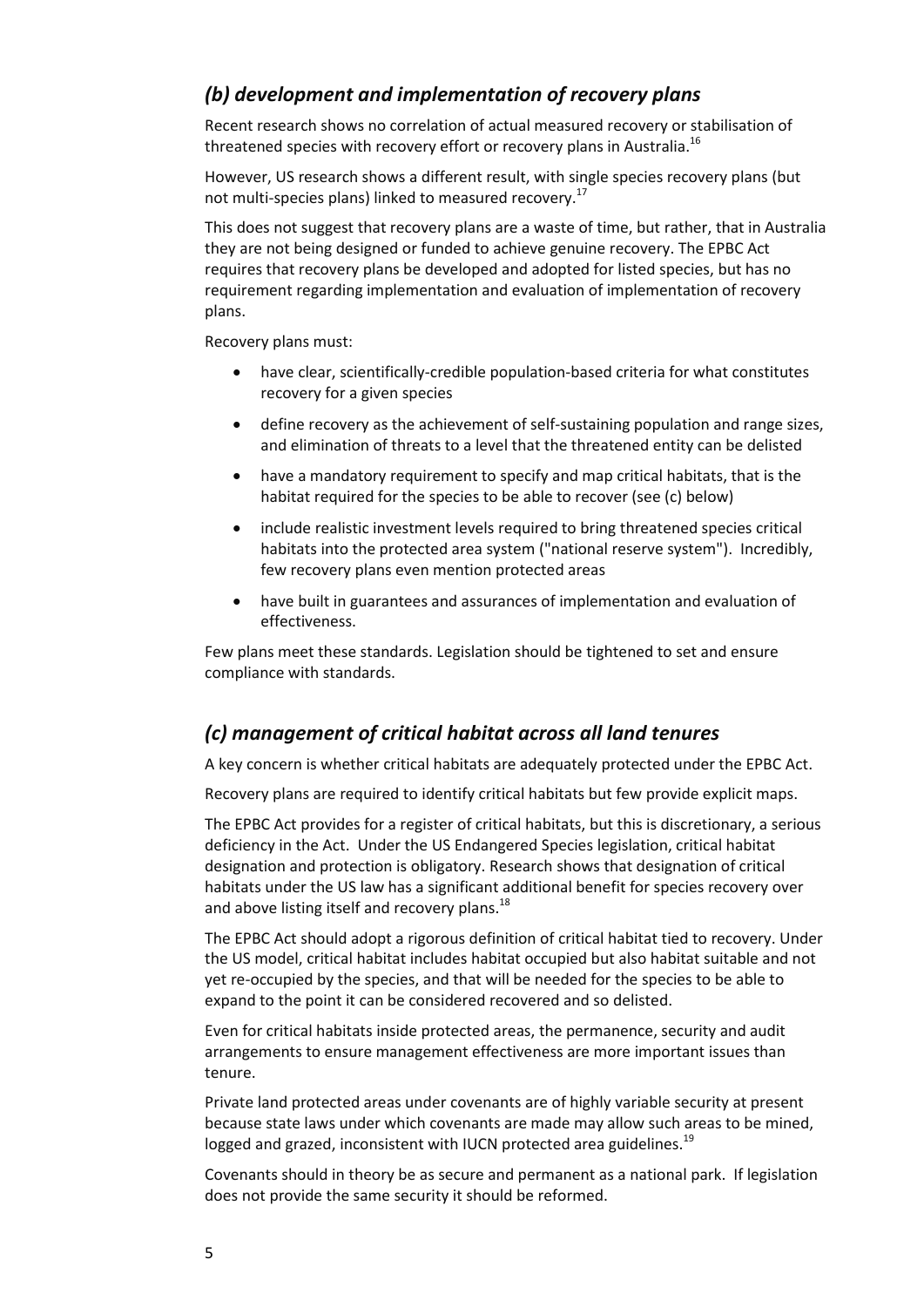Uniform national standards are needed to assure protection of any protected area is truly effective.

## *(d) regulatory and funding arrangements at all levels of government*

Funding arrangements are grossly inadequate.

Recovery plans are required to articulate the investments needed to secure recovery but these investments are not always followed through.

Caring for Our Country and Biodiversity Fund are largely devoted to short term approaches spread over the landscape, without much regard for matters listed under the EPBC Act.

Commonwealth conservation funding should have two main conditions:-

- Demonstrable recovery of threatened matters as the major outcome of all investment, including for example, recovery of the Great Barrier Reef through reducing agricultural pollution
- Enduring arrangements primarily through covenants, to ensure recovery is an enduring legacy, not just a short term outcome readily reversed.

The shortcomings of the EPBC Act are well known. Some were identified in the Hawke review, some not. Conservation groups have already signalled the ways in which they believe the EPBC Act should be strengthened and this submission is attached as Attachment 2.

Outside of the EPBC Act, there are significant shortcomings in the scale and focus of investment needed to protect and recover Australia's declining biodiversity.

The lack of focus is best demonstrated in Australia's official biodiversity strategy <sup>20</sup>, which incredibly, does not articulate a single target for recovering threatened species or ecosystems, such as for example: "by 2030, 50% of threatened species and ecosystems will be removed from the EPBCA list due to complete and lasting recovery and removal of threats"<sup>21</sup>.

Australia's targets do not even refer to protected areas but rather a vague area target for "habitat managed primarily for biodiversity conservation" without clarity on long term security of arrangements.

Our national biodiversity strategy needs to be revised to fully reflect the targets Australia committed to at CoP 10 of the Convention on Biological Diversity in particular Targets 11 and 12:

"Target 11: By 2020, at least 17 per cent of terrestrial and inland water, and 10 per cent of coastal and marine areas, especially areas of particular importance for biodiversity and ecosystem services, are conserved through effectively and equitably managed, ecologically representative and well-connected systems of protected areas and other effective area-based conservation measures, and integrated into the wider landscapes and seascapes.

Target 12: By 2020 the extinction of known threatened species has been prevented and their conservation status, particularly of those most in decline, has been improved and sustained."<sup>22</sup>

At present the contribution of the \$2.2 billion Caring for Our Country program toward threatened species and community recovery is unknown. We have no idea of what Caring for Our Country (or Natural Heritage Trust before it) has or is likely to have achieved in terms of halting or reversing declines of listed species and communities.

The Caring for Our Country target relevant to threatened species requires merely that "Actions are being taken to improve the protection of our biodiversity and natural icons…" over a relatively tiny area of one million hectares, with no requirement that the changes have any enduring effect or be required to show any effect at all.<sup>23</sup>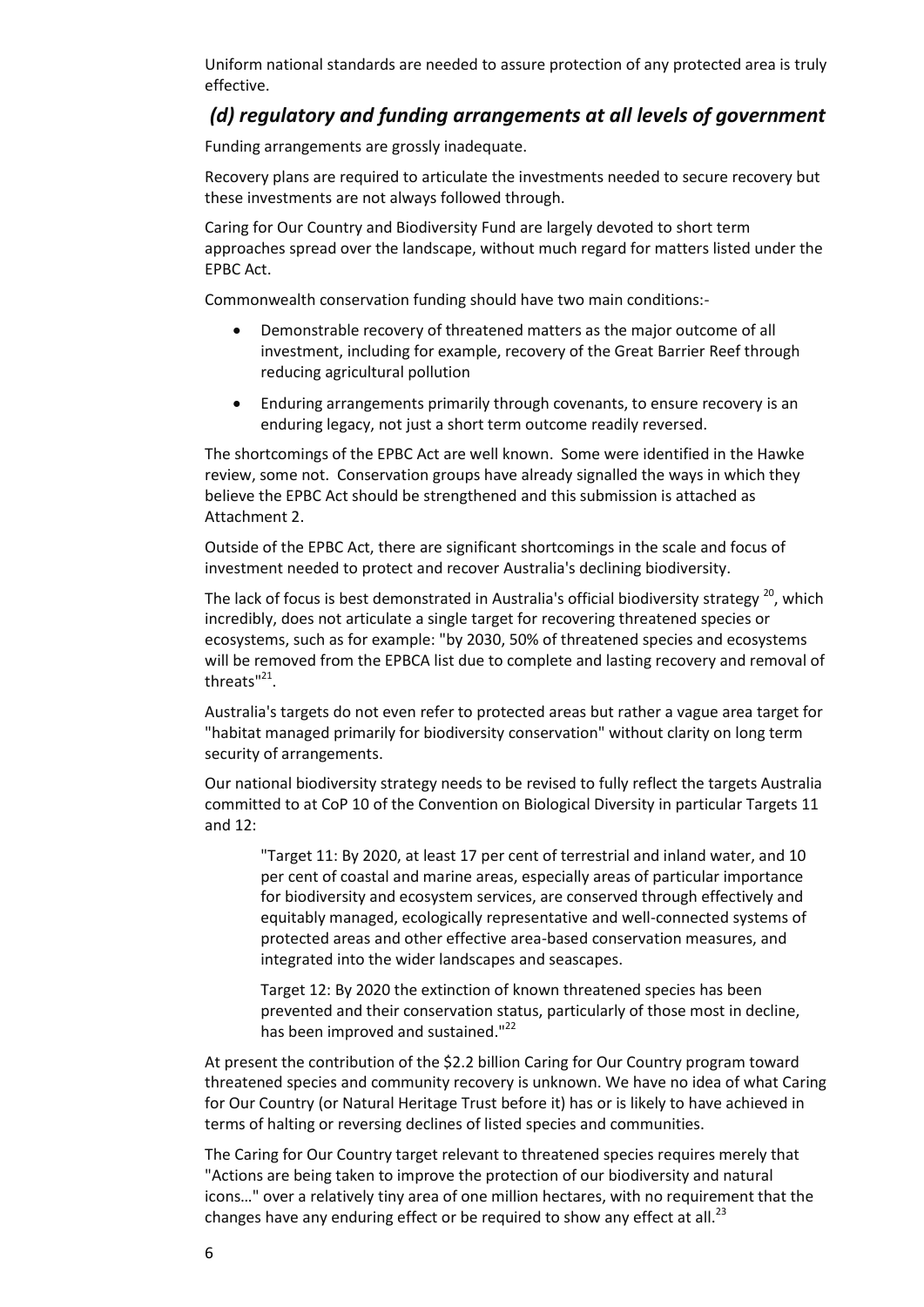The only credible performance indicator for Caring for Our Country should be the number of threatened species and communities being turned from declining to stable or recovering trend as a result of enduring conservation arrangements made under the scheme.

In light of research (Attachment 1), possibly the only action under Caring for Our Country likely to have resulted in genuine and lasting threatened species recovery was the expansion of strictly protected areas in the national reserve system, which remains grossly underfunded, representing a mere 10% of the entire Caring for Our Country budget.<sup>24</sup>

Alarmingly, this stand-out program has been axed in the latest conservation investment prospectus issued by the government. $^{25}$ 

A major boost in funding of strategic growth of protected areas is likely to be the best way Caring for Our Country can work to prevent biodiversity loss.

Research shows that only 20-30% of threatened species reach a minimum standard for inclusion of habitat in protected areas. Remarkably, all species in Australia could achieve this standard by protecting only approx. 18% of Australia's land area, if protected areas were added strategically.<sup>26</sup>

If the EPBC Act was strengthened to require mandatory identification and protection of critical habitats, the urgent need for protected areas to fulfil this task might be abated somewhat.

### *(e) timeliness and risk management within the listings processes*

Timeliness is a major issue. The EPBC Act listing process is slow and is not systematic in approach. The list of species and ecosystems actually threatened is likely to be much larger than the official EPBC Act lists due to process delays, lack of reviews of the existing lists (most taxonomic groups have not been systematically reviewed since the EPBC Act came into force) via action plans, but also lack of knowledge.

Species like the lemuroid ringtail possum of the Wet Tropics, are already declining due to climate change and other threats, but are not even listed and afforded the protections of the Act.<sup>27</sup>

The 2007 National Audit Office audit of the administration of the EPBCA found that the "list of threatened species is not sufficiently up to date."<sup>28</sup>

The State of the Environment Report 2006 identified that there is a 'lack of long term, systematic biodiversity information that would allow firm conclusions to be drawn about the details and mechanisms of the decline [of species in Australia]<sup> $29$ </sup> This should be addressed as a matter of urgency.

National Environmental Research Program ("NERP") funding should be prioritised to include extinction risk assessments for species assemblages and entire bioregions based on field survey work, to quantify extinction risk and population trends, and recommend changes to the lists directly to the Minister.

The role of the Threatened Species Scientific Committee should be to coordinate and certify the quality of the science of such assessments, rather than to do the actual assessments.

### *(f) the historical record of state and territory governments on these matters*

States and Territories are often proponents of development projects and so have conflicts of interest in regard to protection of EPBC Act protected entities.

For example both Nathan Dam and Traveston Crossing Dam (stopped respectively by a court case and a federal government rejection under the EPBC Act), were projects of the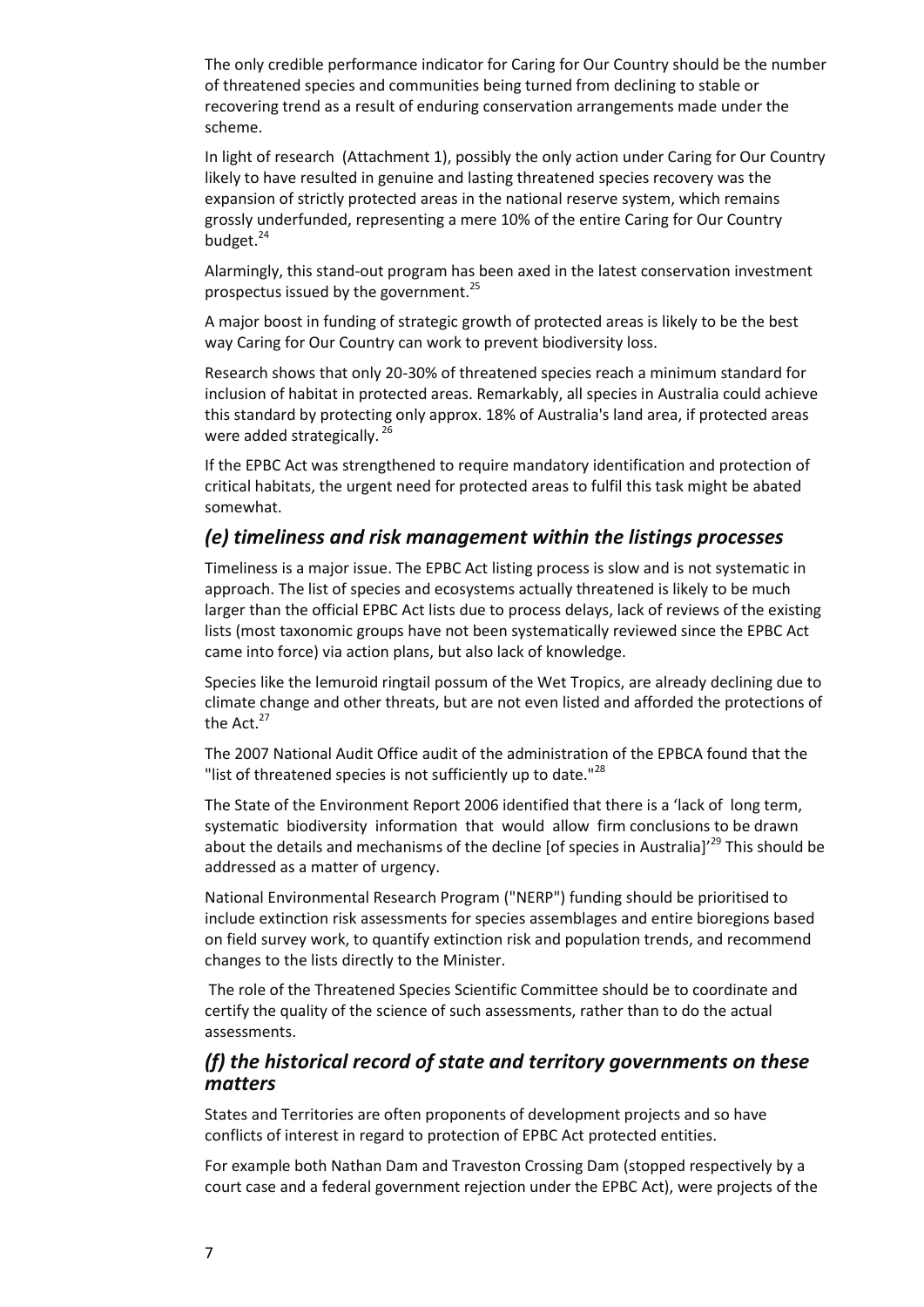Queensland government. The James Price Point proposed gas hub is a project of the Western Australian government.

Recent attempts to delegate approval authority to the states would represent a significant weakening of the intent and objects of the Act. Far from delegation, the Act should be amended to remove existing provisions for delegation of approvals.

Given the decline in biodiversity noted in each state and territory, combined with increasing population pressures, land clearing, invasive species and climate change, now is not the time to be streamlining and minimising legal requirements in relation to threatened species assessment.

Further, assessments of impacts should not be the province of a proponent. Rather the commonwealth should commission independent, objective, scientific assessments of impacts, funded out of development application fees. Cost recovery should also be a key principle of EPBC Act implementation.

The current practice of proponents of projects commissioning their own assessments is not free of undue influence.

Nonetheless, as discussed above, the states have played an important role over the last decade in passing various vegetation protection laws. These have had a dramatic effect on reducing direct habitat destruction.

The states have also been the main engines of expansion of the national parks system, with commonwealth assistance through the National Reserve System program, with major benefits for threatened species.

The states also have their own provisions for listing species and ecosystems, and assessment and approval requirements for projects that impact state listed matters. To the greatest extent, these processes should complement rather than duplicate EPBC Act processes, ideally by the state and commonwealth cooperating through the Strategic Environmental Assessment and Bioregional Planning provisions of the EPBC Act, both of which provisions are too little used.

Comprehensive, cooperatively designed bioregional plans could provide adequate protection for all state and federal listed environment matters, define no go areas, areas for further assessment and areas pre-approved for particular types of development, with strong scientific support, that would satisfy the planning requirements of all three levels of government.

This could be a way to streamline the operation of the Act and remove inefficiencies that would not undermine the purposes of the Act to prevent biodiversity loss.

Yours sincerely,

Gilly Llewellyn Conservation Director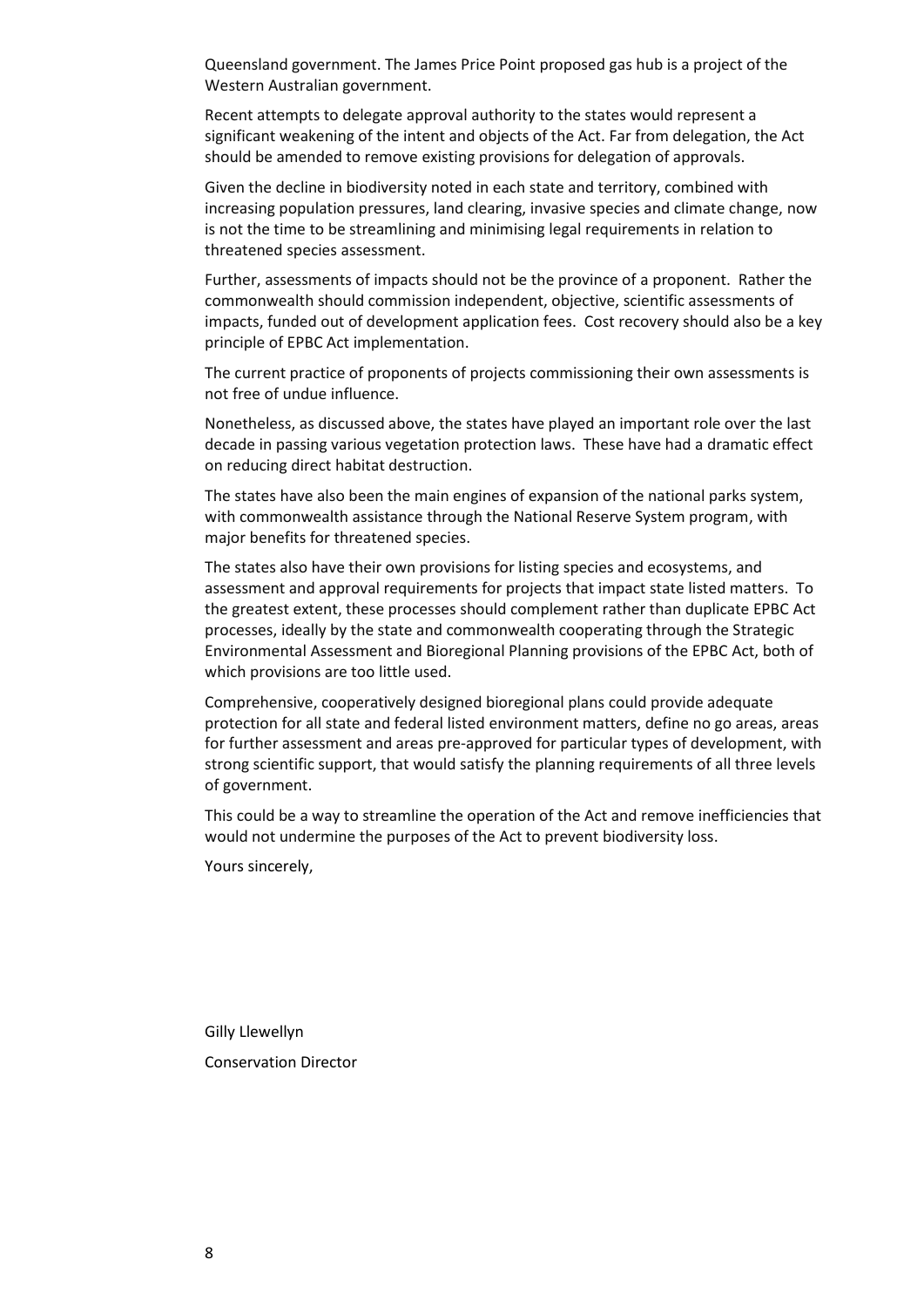### *ATTACHMENTS*

- 1. Taylor MFJ, Sattler PS, Evans M, Fuller RA, Watson JEM, Possingham HP (2011) What works for threatened species recovery? An empirical evaluation for Australia. *Biodiversity and Conservation* 20:767-777
- 2. Submission of joint conservation organisations to the Hawke Review of the *Environment Protection and Biodiversity Conservation Act 1999.*

#### *ENDNOTES*

**.** 

1 Australian Network of Environmental Defender's Offices (2012) An Assessment of the Adequacy of Threatened Species and Planning Laws in all Jurisdictions of Australia. (to be published)

2 Australian Government *Biodiversity Hotspots* program webpage http://www.environment.gov.au/biodiversity/hotspots/index.html

3 The IUCN Red List of Threatened Species recognises 76 extinct mammals, with 21 of those from Australia[. http://www.iucnredlist.org.](javascript:void(0);/*1314071568838*/)

4 Woinarski,J.C.Z et al. (2011) The disappearing mammal fauna of northern Australia: context, cause and response. *Conservation Letters* 4, 192-201

5 *Assessment of Australia's Terrestrial Biodiversity 2008*

http://www.environment.gov.au/biodiversity/publications/terrestrial-assessment/index.html

6 Scott et al 2010 http://onlinelibrary.wiley.com/doi/10.1111/j.1755- 263X.2010.00096.x/abstract).

7 Dept. of Climate Change factsheet on land use, land use change and forestry [http://ageis.climatechange.gov.au/Reports/2012\\_2010\\_AUSTRALIA\\_LULUCF.pdf](http://ageis.climatechange.gov.au/Reports/2012_2010_AUSTRALIA_LULUCF.pdf)

8 Cogger, H et al. (2003) *Impacts of Land Clearing on Australian Wildlife in Queensland*, WWF-Australia, Sydney.

9 Dunlop and Brown (2008) *Implications of climate change for the National Reserve System* <http://www.csiro.au/files/files/pjg1.pdf> and Steffen, W et al. (2009) *Australia's Biodiversity and Climate Change.* CSIRO Publishing, Canberra.

10 Williams and Price (2010) Impacts of red meat production on biodiversity in Australia: a review and comparison with alternative protein production industries. http://www.publish.csiro.au/paper/AN09132.htm

11 Williams and Price cited above

12 Evans et al 201[1 http://www.fullerlab.org/wp-content/uploads/2011/08/Evans-et-al-2011.pdf.](http://www.fullerlab.org/wp-content/uploads/2011/08/Evans-et-al-2011.pdf)

13 Johnson CN et al. (2007) Rarity of a top predator triggers continent-wide collapse of mammal prey: dingoes and marsupials in Australia. *Proceedings of the Royal Society, B* 274, 341-346; Glen AS et al. (2007) Evaluating the role of the dingo as a trophic regulator in Australian ecosystems. *Austral Ecology* 32, 492-501; and Brook et al (2012) Effects of predator control on behaviour of an apex predator and indirect consequences for mesopredator suppression *J Anim Ecol*.

doi/10.1111/j.1365-2664.2012.02207.x. But see also critique by Fleming et al. (2012) Seven considerations about dingoes as biodiversity engineers: the socioecological niches of dogs in Australia. *Australian Mammalogy* 34, 119 – 131.

14 van Bommel L, Johnson CN (2012) Good dog! Using livestock guardian dogs to protect livestock from predators in Australia's extensive grazing systems. *Wildlife Research* 39, 220–229.

15 Estes et al 2011 Trophic downgrading of planet earth. *Science* 333, 301-306 http://www.sciencemag.org/content/333/6040/301.short

16 Taylor MFJ et al. (2011) Attachment 1 and Bottrill M et al. (2011) Does recovery planning improve the status of threatened species? *Biological Conservation* 144, 1595-1601

17 Taylor M, Suckling KF, Rachlinski JJ (2005) The Effectiveness of the Endangered Species Act: A Quantitative Analysis. *BioScience* 55, 360-367.

18 Taylor et al 2005 cited above

19 Building Nature's Safety Net report [http://www.wwf.org.au/news\\_resources/?2750/Building-](http://www.wwf.org.au/news_resources/?2750/Building-Natures-Safety-Net-2011-The-State-of-Protected-Areas-for-Australias-Ecosystems-and-Wildlife)[Natures-Safety-Net-2011-The-State-of-Protected-Areas-for-Australias-Ecosystems-and-Wildlife](http://www.wwf.org.au/news_resources/?2750/Building-Natures-Safety-Net-2011-The-State-of-Protected-Areas-for-Australias-Ecosystems-and-Wildlife)

20 Australia's Biodiversity Conservation Strategy 2010-2030

http://www.environment.gov.au/biodiversity/strategy/index.html

21 Ecosystems are used here as shorthand for "ecological communities"